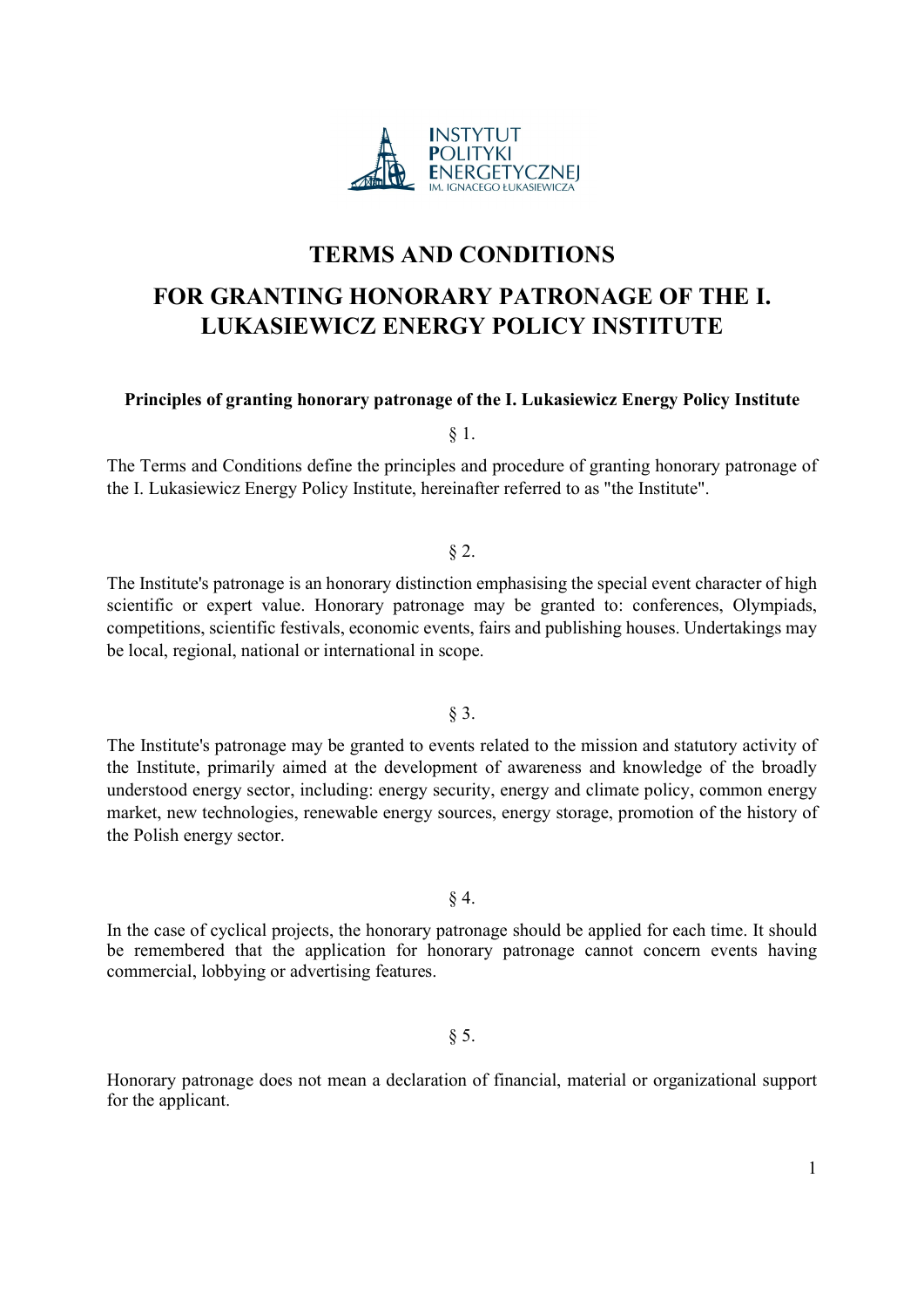

§ 6.

Information about granting and withdrawal of patronage by the Institute is published on the Institute's website (http://www.instytutpe.pl/). The decision on the patronage is notified to the organiser electronically to the e-mail address indicated in the organiser's application. If the application is accepted, the Institute will transfer the appropriate logotype of the Institute to the organiser.

#### Procedure for granting honorary patronage of the I. Lukasiewicz Energy Policy Institute

§ 7.

Applying for the honorary patronage of the I. Lukasiewicz Energy Policy Institute, please fill out the appropriate application form (downloadable from the website: http://www.instytutpe.pl/patronat-honorowy/) asking for honorary patronage. The application can be delivered by post to: the I. Lukasiewicz Energy Policy Institute, ul. Morawskiego 19, 35-321 Rzeszów or by e-mail to: biuro@instytutpe.pl. The organiser applies for patronage no later than 3 weeks before the planned start of the event. The application submitted after this date may not be considered.

§ 8.

The decision to patronize an event is a decision of the Institute based on the analysis of the application, and the refusal is final and does not require justification.

# Conditions related to the implementation of the honorary patronage of the I. Lukasiewicz Energy Policy Institute

§ 9.

In case of receiving honorary patronage of the Institute, the organiser of the project is obliged to inform the participants and co-organizers about it.

# § 10.

The organiser is obliged to include in the informational and promotional materials (invitations, posters, leaflets, etc.) information about the honorary patronage over the undertaking and the logotype of the Institute received by e-mail from the Institute in accordance with § 6. In addition, the organiser undertakes to include information about the honorary patronage on its website (if any) with a link to the Institute's website (http://www.instytutpe.pl/).